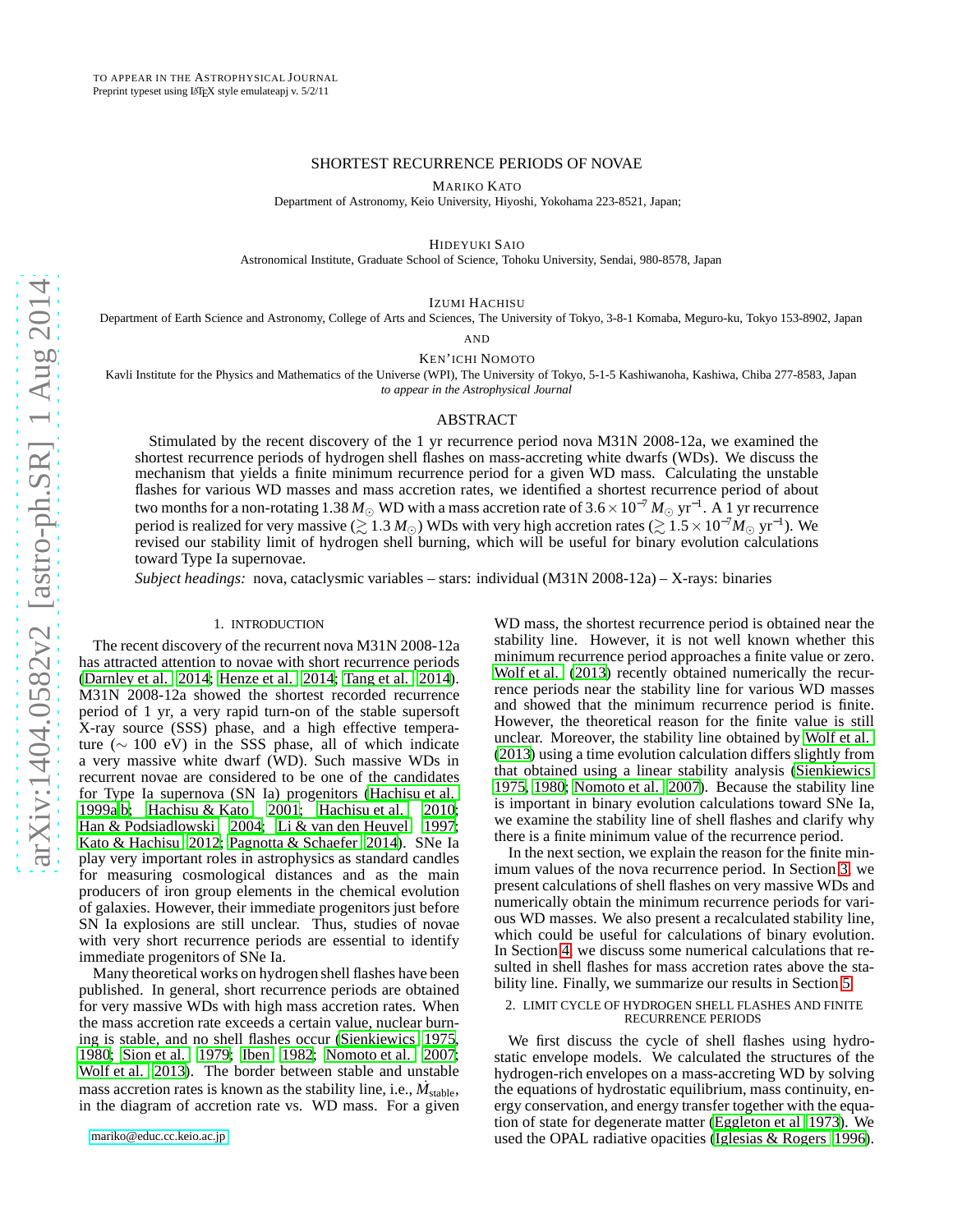

<span id="page-1-0"></span>FIG. 1.— Schematic *M*env − log*T*c diagram for one cycle of nova outbursts on a 1.38  $M_{\odot}$  WD with a given mass accretion rate  $\dot{M}$ . Here,  $T_c$ is the temperature at the bottom of the hydrogen-rich envelope, and *M*env is the envelope mass. We plot three mass accretion rates: above the stability line, i.e.,  $\dot{M} > \dot{M}_{stable}$  (thin solid line); somewhat below the stability line, i.e.,  $\dot{M} < \dot{M}_{stable}$  (thick solid line); and much below the stability line, i.e.,  $\dot{M} \ll \dot{M}_{stable}$  (dotted line). For the thick solid line, the WD starts accreting around point A and the envelope mass increases. When it reaches turning point B, a shell flash begins. Thus, the ignition mass is defined as  $M_{\text{ig}} = M_{\text{env}}(B)$ . Then the envelope expands and reaches point C. After an optical maximum at point C, the envelope mass decreases owing to wind mass loss and nuclear burning. The optically thick wind stops at point D. Hydrogen burning ends at point E, and the envelope quickly cools toward point A. In this S-shaped sequence ABEDC, the lower branch (blue line from A to B) represents a degenerate envelope, and the middle branch (red line from B to E) represents an unstable envelope for nuclear burning. The upper branch (black line from E to C) represents an extended envelope after optical maximum, where nuclear burning is stable. For the lower mass accretion rate (dotted line), the degenerate branch is cooler owing to the smaller gravitational energy release; hence, the ignition mass is larger. For the higher mass accretion rate, the ignition mass is smaller. We found that the width of this limit cycle,  $\Delta = M_{\text{env}}(B) - M_{\text{env}}(E)$ , does not vanish even for very high mass accretion rates above the stability line (thin solid line). This is the reason for the minimum recurrence period of  $t_{\text{rec}}^{\min} = \Delta / M_{\text{stable}}$ . See text for details.

The equation of energy conservation includes terms for nuclear burning, gravitational energy release, and radiative loss. For the gravitational energy release, we calculated the socalled homologous compressional heating,  $\varepsilon_g^{\text{h}}$ , by accretion in a quasi-steady state on the *q*-coordinate ( $q \equiv M_r/M$ ), which is proportional to the mass accretion rate *<sup>M</sup>*˙ (see, e.g., [Neo et al.](#page-7-20) [1977;](#page-7-20) [Kato 1980](#page-7-21), [1982](#page-7-22)).

Figure [1](#page-1-0) schematically depicts one cycle of shell flashes in the  $M_{\text{env}} - \log T_c$  diagram for a 1.38  $M_{\odot}$  WD with a given mass accretion rate of  $M$ , where  $M_{\text{env}}$  is the envelope mass, and  $T_c$  is the temperature at the bottom of the hydrogen-rich envelope. Here, we plot three mass accretion rates: above the stability line, i.e.,  $\dot{M} > \dot{M}_{stable}$  (thin solid line); somewhat below the stability line, i.e.,  $\dot{M} < \dot{M}_{stable}$  (thick solid line); and much below the stability line, i.e.,  $\vec{M} \ll \vec{M}_{stable}$  (dotted line). Note that the exact stability line will be determined by timedependent calculation of the shell flashes in Section [3.2.](#page-3-0) The hydrostatic solutions form an S-shaped sequence. The lowest branch, dubbed "the degenerate branch," represents a geometrically thin envelope in which most of the radiative energy loss is balanced by gravitational energy release because very little energy is generated by nuclear burning. On the middle branch, dubbed "the unstable branch," the energy loss is balanced by the energy generated by hydrogen burning and gravitational energy release  $(\varepsilon_g^h)$ . The energy generation by nuclear burning is comparable to or even dominates the gravitational energy release. Hydrogen shell burning on the middle branch is unstable. The upper branch, dubbed "the stable branch," represents an expanded phase of the nova outburst. On the right side to point D, optically thick winds occur, and each envelope solution is constructed including wind mass loss [\(Kato & Hachisu 1994](#page-7-23)). Hydrogen shell burning is stable on this branch [\(Kato 1983\)](#page-7-24).

For the thick solid line ( $\dot{M} < M_{stable}$ ) in Figure [1,](#page-1-0) a massaccreting WD begins its evolution from somewhere on the degenerate branch around point A. The envelope mass increases with time because of accretion and moves rightward along the degenerate branch. After it reaches the turning point of the degenerate branch (point B), the hydrogen shell burning becomes unstable, triggering a shell flash. The envelope structure changes from a geometrically thin configuration to a very bloated one. The photosphere expands, and the photospheric temperature rapidly decreases. This is the onset of a nova outburst. The envelope mass at point B corresponds to the ignition mass, i.e.,  $M_{ig} = M_{env}(B)$ .

After the WD jumps to point C, it moves leftward as the envelope mass decreases owing to wind mass loss and nuclear burning [\(Kato & Hachisu 1994](#page-7-23); [Kovetz 1998](#page-7-25); [Hachisu & Kato 2001](#page-7-5)). This "stable branch" corresponds to expanded envelopes in the decay phase of a nova outburst. The photospheric radius gradually shrinks while the photospheric temperature increases. The optical brightness decays with time [\(Iben 1982](#page-7-14); [Kato & Hachisu 1994](#page-7-23); [Hachisu & Kato 2006\)](#page-7-26). After the optically thick winds stop at point D, the envelope mass continues to decrease owing to nuclear burning. As the envelope mass decreases, the radius of the envelope continues to decrease, so that the geometry of the envelope gradually changes from a spherically, extended configuration to a thin one. As a result,  $T_c$  decreases with the decreasing envelope mass from point D to E. When the WD reaches a turning point (point E), hydrogen burning becomes inactive because the envelope mass is too small to support high temperatures. The unstable branch starts at point E. The nuclear burning rate at point E should be the same as that at the stability line, i.e.,

$$
\dot{M}_{stable} = \dot{M}_{nuc}(E),\tag{1}
$$

where  $\dot{M}_{\text{nuc}} = L_{\text{n}}/XQ$  is the nuclear burning rate,  $L_{\text{n}}$  is the luminosity of hydrogen burning, *X* is the hydrogen mass fraction, and  $Q = 6.4 \times 10^{18}$  erg g<sup>-1</sup> is the energy generation per unit mass. The star quickly falls to point A on the degenerate branch. In this way, a nova follows a limit cycle of points A, B, C, D, E, and then A.

Figure [1](#page-1-0) also shows two other tracks for lower ( $\dot{M} \ll \dot{M}_{stable}$ , dotted line) and higher  $(M > M_{stable}$ , thin solid line) mass accretion rates. For the lower mass accretion rate, the degenerate branch is cooler owing to the smaller gravitational energy release, but the position of the unstable branch (from point E to B) hardly changes. For this reason, point B is shifted rightward for the lower accretion rate; hence, the ignition mass is larger. For the higher mass accretion rate, on the other hand, point B moves leftward. As a result, the ignition mass is smaller. The higher the mass accretion rate is, the narrower the limit cycle of nova outbursts is.

The width of this limit cycle  $\Delta$  is defined for each S-shaped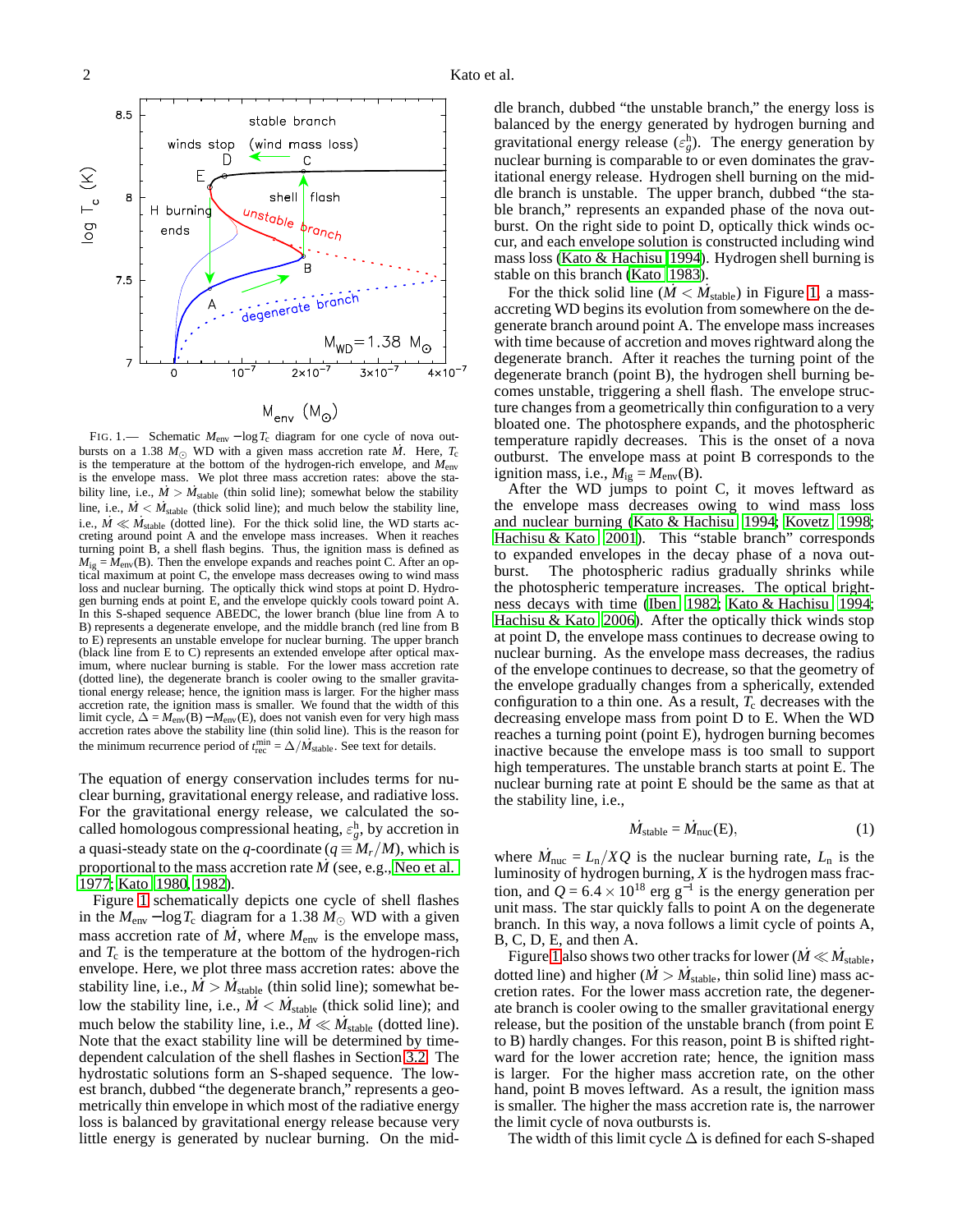line as

$$
\Delta = M_{\rm env}(B) - M_{\rm env}(E),\tag{2}
$$

where  $M_{\text{env}}(B)$  and  $M_{\text{env}}(E)$  are the envelope masses at turning points B and E, respectively. We found that the width does not vanish even for very high mass accretion rates above the stability line  $(M > M_{stable}$ , thin solid line in Figure [1\)](#page-1-0). In other words, the finite  $\Delta$  is the reason for the finite minimum recurrence period of

$$
t_{\rm rec}^{\rm min} = \Delta / \dot{M}_{\rm stable},\tag{3}
$$

when the mass accretion rate increases toward the stability line,  $\dot{M} \rightarrow \dot{M}_{stable}$ .

[Iben \(1982](#page-7-14)) also presented the stability line in the HR diagram as a locus of minimum envelope masses of accreting WDs. The envelope mass has a minimum value at the knee near the highest temperature on the locus of an accreting WD. This corresponds to point E in Figure [1.](#page-1-0) [Iben \(1982\)](#page-7-14) wrote that "the steady-burning solution is unstable along the low luminosity branch." [Fujimoto \(1982\)](#page-7-27) also discussed the stability change at point E in relation to the change of envelope structure from a spherical configuration (upper branch) to a flat configuration (lower branch). [Sala & Hernanz \(2005\)](#page-7-28) calculated the minimum envelope masses for various WD masses and chemical compositions (CO/ONe rich) using the OPAL opacities. They wrote, "Hydrogen burning will continue until the minimum envelope mass and maximum effective temperature are reached; evolution cannot proceed further with stationary hydrogen-burning." Thus, hydrogen burning is extinguished, and the envelope enters the cooling phase.

The tracks in Figure [1](#page-1-0) differ slightly from those of our timedependent calculations, as will be described in detail in Section [3.](#page-2-0) We will identify the exact stability line using a timedependent calculation in Section [3.2.](#page-3-0)

Finally, we discuss the case that the mass accretion rate is larger than that of the stability line. For the thin solid line  $(M > M<sub>stable</sub>)$  in Figure [1,](#page-1-0) the WD accretes hydrogen-rich matter and reaches turning point B. Hydrogen ignites to trigger a shell flash. After the WD jumps from turning point B to point C, it stays at a point on the stable branch to the right of point E because the mass accretion rate is larger than the nuclear burning rate at point E; i.e.,  $\dot{M} > \dot{M}_{\text{nuc}}(E) = \dot{M}_{\text{stable}}$ . We emphasize that, after the first shell flash occurs, the WD stays at a point on the stable branch, and the shell flashes never repeat. We will discuss this in more detail in Section [4.2.](#page-5-0)

## 3. SIMULATION OF SHELL FLASHES

<span id="page-2-0"></span>In this section, we present and discuss the results of time evolution calculations for part of the nova cycle. We used a Henyey-type evolution code, which is the same as that in [Nomoto et al. \(2007\)](#page-7-15) except that a term proportional to  $(\partial s/\partial t)_q$ , where *s* is the specific entropy, is included to follow the evolution. The chemical composition of the accreting matter and initial hydrogen-rich envelope is assumed to be  $X = 0.7$ ,  $Y = 0.28$ , and  $Z = 0.02$ , except for the cases in section [4.3.](#page-6-0) Neither convective overshooting nor diffusion processes are included; thus, no WD material is mixed into the hydrogen-rich envelope.

As the initial model, we adopted an equilibrium model (i.e., "the steady-state models" of [Nomoto et al. 2007](#page-7-15)), in which an energy balance is already established between heating by mass accretion and nuclear energy generation and cooling by radiative transfer and neutrino energy loss. This is a good



<span id="page-2-1"></span>FIG. 2.— Same as Figure [1,](#page-1-0) but for time-dependent calculation on a 1.38  $M_{\odot}$  WD. From left to right, the mass accretion rate is  $\dot{M} = 3.55 \times 10^{-7}$ (red solid line),  $2 \times 10^{-7}$  (black solid line),  $1 \times 10^{-7}$  (blue solid line), and  $0.3 \times 10^{-7}$  *M*<sub>○</sub> yr<sup>-1</sup> (magenta solid line), as indicated next to each curve in units of  $10^{-7}$   $M_{\odot}$  yr<sup>-1</sup>. For  $2 \times 10^{-7}$   $M_{\odot}$  yr<sup>-1</sup>, five cycles are shown, whereas for the other cases, the first cycle is shown. We define the ignition mass  $M_{ig} = M_{env}$  as the envelope mass at each vertical line of the first shell flash. An orange dotted line shows the unstable branch in Figure [1.](#page-1-0)

approximation, as we will see later, of the long time-averaged evolution of a mass accreting WD. Thus, starting from such an initial equilibrium state, we expect that the ignition mass estimated on the basis of the first flash is close to the final one.

Using this equilibrium model for the initial evolution model is advantageous because, after many flashes, the temperature distribution in the WD interior in a recurrent nova is expected to be similar to that of the equilibrium model accreting at the same rate. This is a good approximation, in particular, for short-period recurrent novae with very high accretion rates. We assumed no helium layer between the WD core and hydrogen-rich envelope. In some cases, we followed several shell flashes to confirm that the equilibrium approximation is adequate.

Henyey-type evolution codes are well known to have difficulties in calculating extended envelopes after a shell flash. To continue our calculation, we assumed large mass loss rates so that the radius does not exceed  $0.01 - 0.02 R_{\odot}$ . The mass loss rate thus determined is artificial and does not represent any physical processes in nova outbursts. Although we adopted the smallest possible mass loss rates, this artificial mass loss would shorten the duration of a flash (i.e., the high state). We suppose, however, that it has little effect on the resultant recurrence period because the durations of the flashes are much shorter than the recurrence period.

## 3.1. *Ignition Mass*

We obtain the ignition mass for a given WD mass and mass accretion rate as follows: We start our evolution calculation by reducing the envelope mass to half that of the corresponding equilibrium model. The nuclear luminosity *L*<sup>n</sup> initially decreases because of the reduced envelope mass. This process corresponds to a falling path from a point on the unstable equilibrium branch toward the degenerate branch in Figure [1.](#page-1-0) As the envelope mass is increased by accretion, the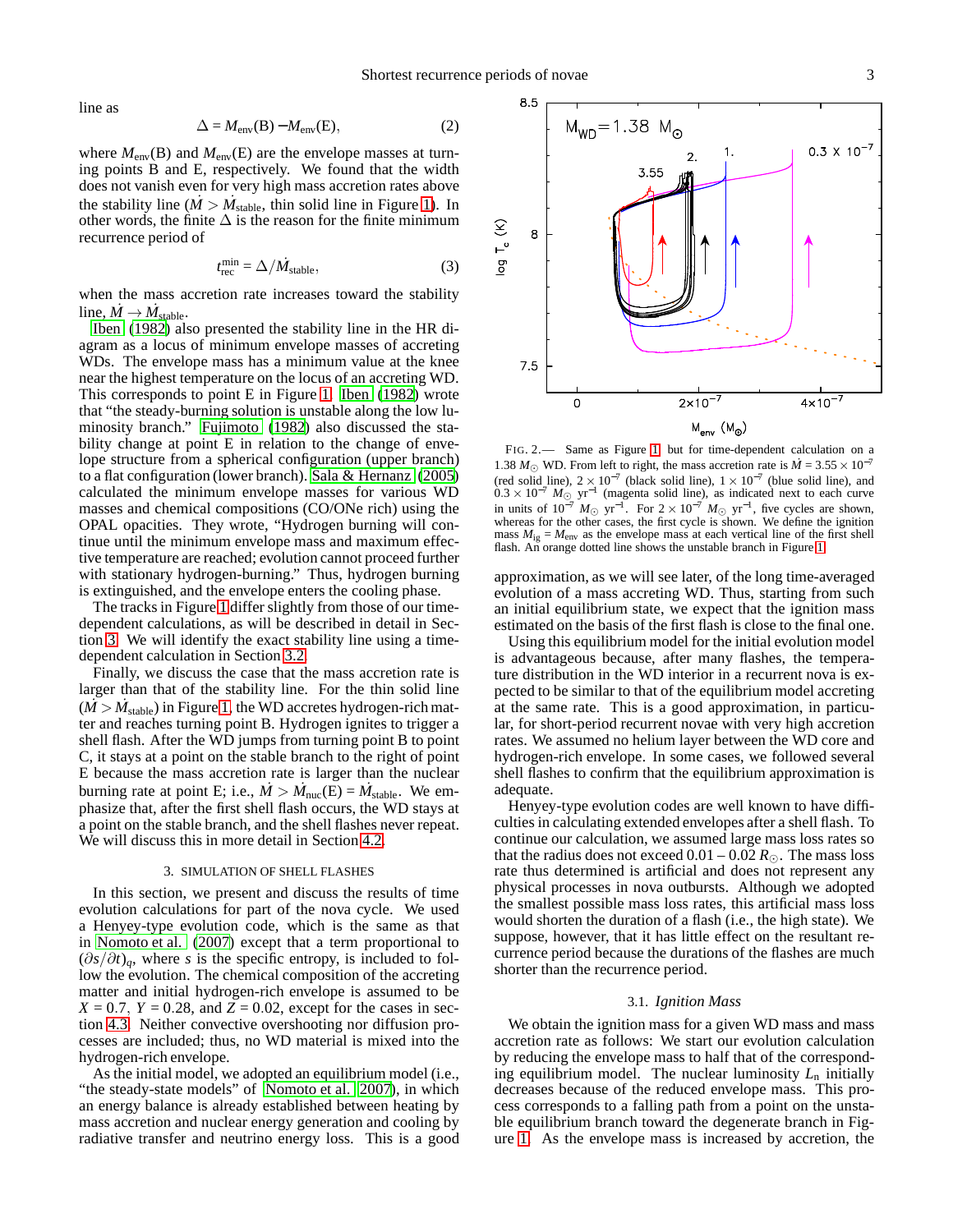$\rm M_{\rm cr}$ 

 $M_{\rm global}$ 

**DE-TAG-**

ج<br>اچ

Ellis Dr.

**CONSTRUCTION** 

**1979.11** 

**PARKS OF THE PARK** 



C.C. Co.

Optically thick winds

Steady

burning

<span id="page-3-1"></span>is stable in the region above the dashed line  $(M_{stable})$ . In the region below *M*<sub>stable</sub>, hydrogen shell burning is thermally unstable, and the WD experiences shell flashes. Black solid lines indicate equi-ignition masses, the values of which are shown beside each line. Optically thick winds are accelerated in the region above the dash-dotted line  $(M_{cr})$ .

WD moves rightward and reaches point B, at which hydrogen burning becomes unstable, and a shell flash occurs. We define the ignition mass  $M_{ig} = M_{env}$  as the envelope mass at the onset of the flash. The ignition mass obtained in this way depends very little on the process or amount of initial reduction of the envelope mass; e.g., no reduction or a 90% reduction yields a similar value of *M*ig.

Figure [2](#page-2-1) shows the evolutionary courses of these calculations for a 1.38  $M_{\odot}$  WD in the  $M_{\text{env}}$  – log  $T_c$  diagram for various mass accretion rates. The orange dashed line represents the unstable branch in Figure [1.](#page-1-0) After a steep decrease in  $T_c$ (and hence in the nuclear luminosity  $L_n$ ), the envelope mass  $M_{\text{env}}$  increases to the ignition mass  $M_{\text{iv}}$ , and a shell flash starts. As the shell flash sets in, the temperature  $T_c$  and nuclear energy generation rate *L*<sup>n</sup> increase rapidly, so the entire envelope expands. We define the ignition mass as the mass at which the temperature rises steeply in the first flash. Although the ignition mass changes slightly for every flash, as shown for the  $2 \times 10^{-7} M_{\odot}$  yr<sup>-1</sup> case, the ignition mass at the first flash is sufficiently close to that of the limit cycle. This is one of the merits of starting from the equilibrium model. The ignition mass thus determined will be examined in more detail in Section [4.4.](#page-6-1)

We obtained the ignition masses  $M_{ig}$  for various sets of mass accretion rates  $\dot{M}$  and WD masses  $M_{WD}$ . The results are presented as contours of  $M_{ig}$  on the  $M_{WD} - \dot{M}$  plane in Figure [3.](#page-3-1) For a given  $\dot{M}$ ,  $M_{ig}$  is smaller for a larger  $M_{WD}$ . For a given  $M_{\text{WD}}$ ,  $M_{\text{1g}}$  is smaller for a higher  $\dot{M}$ . All the contours stop at the dashed line because above this line, hydrogen shell burning is stable, and no flashes occur; in other words, it is the stability line for hydrogen shell burning. The stability line



<span id="page-3-2"></span>FIG. 4.— Evolutions of nuclear luminosity  $L_n$  (in units of  $L_{\odot}$ ) for selected accretion rates *M* (in units of  $M_{\odot}$  yr<sup>-1</sup>) around the boundary between stable and unstable shell hydrogen burning for a 1.35 *M*⊙ WD. Each calculation started with the equilibrium model for an accretion rate of  $4.5 \times 10^{-7} M_{\odot}$  yr<sup>-1</sup>, which is high enough for stable hydrogen shell burning. The accretion rate is gradually decreased (upper sub-panel of each panel) to  $\dot{M} = 3.5 \times 10^{-7} M_{\odot}$  yr<sup>-1</sup> in the top panel,  $\dot{M} = 3.4 \times 10^{-7} M_{\odot}$  yr<sup>-1</sup> in the middle panel, and  $\overrightarrow{M}$  = 3.3 × 10<sup>-7</sup>  $\overrightarrow{M_{\odot}}$  yr<sup>-1</sup> in the bottom panel. The stability of the shell burning changes at  $\dot{M} = 3.4 \times 10^{-7} M_{\odot}$  yr<sup>-1</sup> (middle panel), at which the nuclear luminosity oscillates without leading to a flash. For an accretion rate slightly smaller than the above value, a shell flash occurs (bottom panel).

(dashed line in Figure [3\)](#page-3-1) is approximately represented by

$$
\dot{M}_{\text{stable}} = 4.17 \times 10^{-7} \left( \frac{M_{\text{WD}}}{M_{\odot}} - 0.53 \right) M_{\odot} \text{ yr}^{-1}. \qquad (4)
$$

We will discuss how the stability line is obtained in the next subsection.

The dash-dotted line in Figure [3](#page-3-1) represents the locus of the critical accretion rate  $\dot{M}_{cr}$ , above which steady models have optically thick winds [\(Kato & Hachisu 1994\)](#page-7-23). This relation can be represented as

$$
\dot{M}_{\rm cr} = 8.18 \times 10^{-7} \left( \frac{M_{\rm WD}}{M_{\odot}} - 0.48 \right) M_{\odot} \, \text{yr}^{-1}. \tag{5}
$$

### 3.2. *Stability Line*

<span id="page-3-0"></span>To obtain the stability boundary of the accretion rate, we start the evolution calculations from an equilibrium model whose accretion rate lies well within the stable range. Then, we decrease the accretion rate slowly until a shell flash occurs. Figure [4](#page-3-2) depicts examples for  $M_{WD} = 1.35 M_{\odot}$ . The initial model has a mass accretion rate of  $\dot{M} = 4.5 \times 10^{-7} M_{\odot} \text{ yr}^{-1}$ . In the top panel, the accretion rate  $\dot{M}$  is reduced to 3.5  $\times$ 10<sup>-7</sup>  $M_{\odot}$  yr<sup>-1</sup>. The hydrogen shell burning is still stable at this accretion rate, and the nuclear luminosity  $L_n$  remains nearly constant.

In the middle panel, *M* is decreased to  $3.4 \times 10^{-7} M_{\odot}$  yr<sup>-1</sup>. The nuclear luminosity  $L_n$  oscillates, but the amplitude is

 $-6$ 

 $-8$ 

 $log[(M (M_{\odot}yr^{-1})]$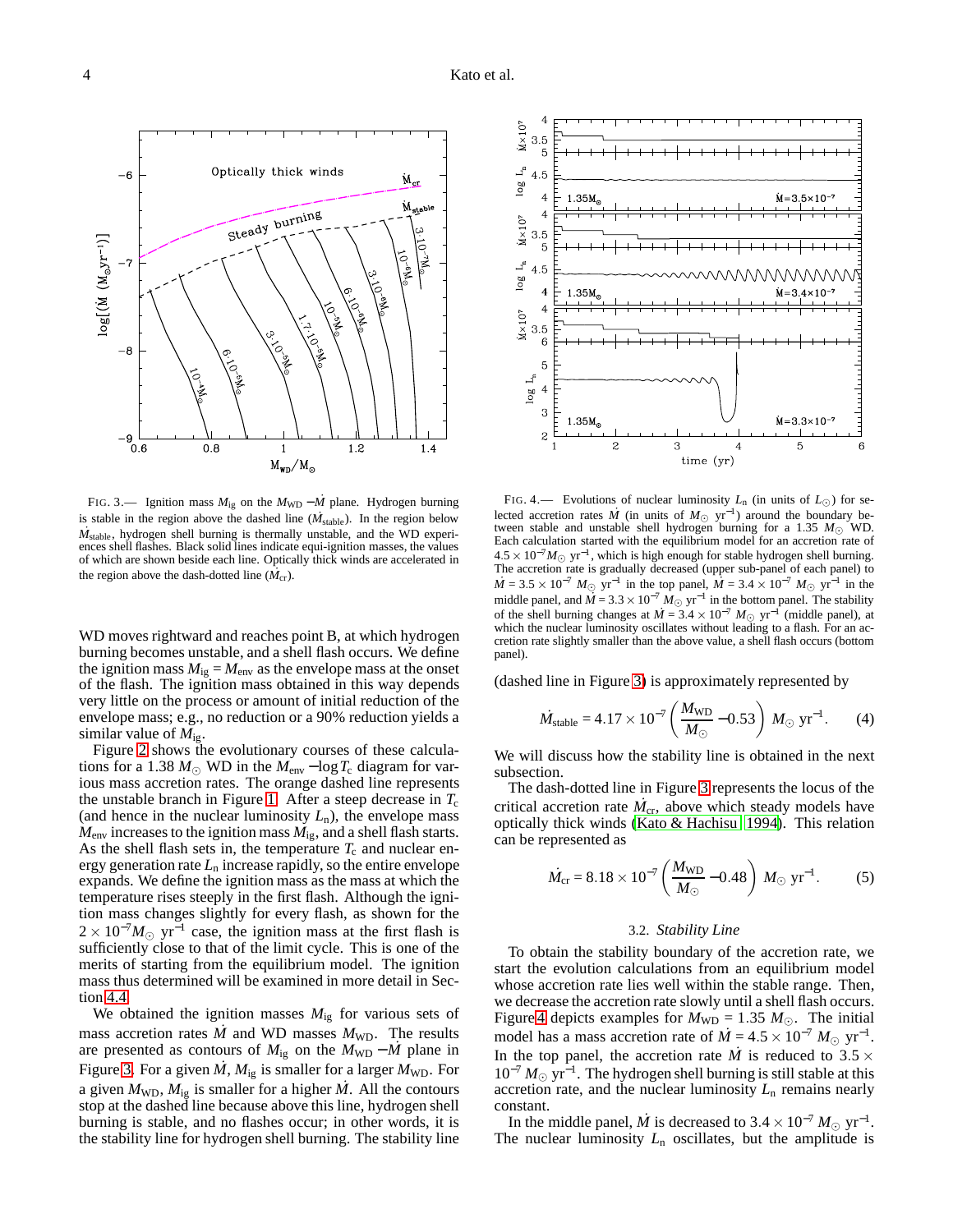

<span id="page-4-1"></span>FIG. 5.— Comparison of stability line calculated in this work (black solid line) with those of [Nomoto et al. \(2007\)](#page-7-15) (red dotted line) and [Wolf et al.](#page-7-16) [\(2013](#page-7-16)) (blue dashed line) in the  $M_{WD} - \dot{M}$  diagram. Other symbols/lines are the same as in Figure [3.](#page-3-1) See Section [3.2](#page-3-0) for details.

bounded. If *M*<sup> $\dot{M}$ </sup> is further decreased to 3.3 × 10<sup>-7</sup>  $M_{\odot}$  yr<sup>-1</sup>, the nuclear luminosity  $L_n$  starts decreasing, and after a certain mass is accreted, a shell flash occurs (bottom panel). The stability of hydrogen shell burning changes at  $M = 3.4 \times$  $10^{-7} M_{\odot}$  yr<sup>-1</sup> for  $M_{\text{WD}} = 1.35 M_{\odot}$ . We regard this accretion rate as the boundary of stability.

We note that the appearance of oscillations in  $L_n$  for the models with accretion rates around the stability limit is consistent with the prediction made by Paczyński (1983) from a linear stability analysis for a simplified plane-parallel onezone model. He found that the eigenvalues of the linear analysis are always complex near the transition from stability to instability because of the similarity between the thermal and nuclear timescales, which means that the temporal variations in the perturbations are oscillatory.

Figure [5](#page-4-1) compares the stability line we obtained (black solid line) with those of [Nomoto et al. \(2007\)](#page-7-15) (red dotted line) and [Wolf et al. \(2013\)](#page-7-16) (blue dashed line). [Nomoto et al. \(2007](#page-7-15)) obtained the stability line from a linear perturbation analysis of equilibrium models, whereas [Wolf et al. \(2013\)](#page-7-16) obtained it based on their evolution calculations. The two lines based on time evolution calculations agree well with each other, whereas that based on the linear perturbation analysis lies below them.

The reason for the difference is not clear. Although the linear stability analysis of [Nomoto et al. \(2007\)](#page-7-15) includes only thermal effects, and hence only real eigenvalues are expected, Paczyński [\(1983\)](#page-7-29) showed that the monotonic thermal stability transition occurs at the same accretion rate as oscillatory instability. The difference might stem from small differences in the structures between the equilibrium models and time evolution models.

### 3.3. *Shortest Recurrence Periods*

<span id="page-4-2"></span>Now that we have obtained  $M_{ig}$  for various  $M_{WD}$  and  $M$ , we can approximate the recurrence periods of novae. After a nova outburst sets in, the envelope mass of the WD decreases as its surface temperature increases. Hydrogen burning stops at point E in Figure [1](#page-1-0) when the envelope mass reaches a local minimum,  $M_{\text{env}}^{\text{min}}$ . This hydrogen-rich matter remains unburnt until the next flash occurs; during this time, an amount of mass equal to  $M_{ig} - M_{env}^{min}$  is accreted. We estimate the recurrence period as  $t_{\text{rec}} = (M_{\text{ig}} - M_{\text{env}}^{\text{min}})/\dot{M}$  because the time after ignition to point E is much shorter than the accretion time. We show in Section [4.4](#page-6-1) that the recurrence periods determined in this way are consistent with the evolution calculations of several flashes.

Figure [6](#page-5-1) shows the contours of the recurrence period on the  $M_{WD} - \dot{M}$  plane. The recurrence period of 1 yr corresponding to the nova M31N 2008-12a is obtained for WDs with  $(M, M_{WD}) = (3.3 \times 10^{-7} M_{\odot} \text{ yr}^{-1}, 1.31 M_{\odot})$ ,  $(2.4 \times$  $10^{-7} M_{\odot} \text{ yr}^{-1}$ ,  $1.35 M_{\odot}$ ), and  $(1.5 \times 10^{-7} M_{\odot} \text{ yr}^{-1}$ ,  $1.38 M_{\odot}$ ). In multicycle nova outbursts calculated by [Prialnik & Kovetz](#page-7-30) [\(1995\)](#page-7-30), a 1 yr recurrence period corresponds to massive WDs such as  $(M, M_{WD}) = (\sim 10^{-7} M_{\odot} \text{ yr}^{-1}, 1.4 M_{\odot})$ . Wolf et al. (2013) and [Tang et al. \(2014](#page-7-2)) also obtained a 1 yr period for  $(M, M_{WD}) = (3.4 \times 10^{-7} M_{\odot} \text{ yr}^{-1}, 1.30 M_{\odot})$  and  $(1.7 \times 10^{-7} M_{\odot} \text{ yr}^{-1}, 1.36 M_{\odot})$ . Our values are consistent with these works.

For a given  $\dot{M}$ , the recurrence period is shorter for a larger  $M_{WD}$ . For a given  $M_{WD}$ , the recurrence period is shorter for a higher  $\dot{M}$ . The latter is limited by the stability line, as indicated by the dashed line in Figure [6,](#page-5-1) which gives a lower bound of the recurrence period for a given  $M_{WD}$ . We should note that for the accretion rates as high as  $\dot{M} > 10^{-7} M_{\odot}$  yr<sup>-1</sup> encountered here, the accreting C+O WD becomes an SN Ia when  $M_{WD}$  reaches 1.38  $M_{\odot}$  because carbon deflagration is ignited at the center of the WD [\(Nomoto 1982;](#page-7-31) [Nomoto et al.](#page-7-32) [1984;](#page-7-32) [Hillebrandt & Niemeyer 2000\)](#page-7-33). If the accreting WD is an O+Ne+Mg WD, electron capture triggers a collapse when  $M_{WD} = 1.38 M_{\odot}$  [\(Nomoto 1984;](#page-7-34) [Canal et al. 1990](#page-7-35)). Therefore, the shortest recurrence period of novae is obtained for the 1.38  $M_{\odot}$  WD with an accretion rate of 3.6 × 10<sup>-7</sup>  $M_{\odot}$  yr<sup>-1</sup>, and is found to be about 2 months (see Figure [8](#page-6-2) below).

# 4. DISCUSSION

## <span id="page-4-0"></span>4.1. *Comparison with Other Works: Under the Stability Line*

[Prialnik & Kovetz](#page-7-30) [\(1995\)](#page-7-30) calculated the shell flashes for various WD masses and accretion rates. For  $M = 1 \times$  $10^{-7}$  *M*<sub>☉</sub> yr<sup>-1</sup> with a core temperature of  $T_c = 5 \times 10^7$  K, they obtained the WD mass, accreted mass, and recurrence period as (1.0 *M*⊙, 8.30×10<sup>−</sup><sup>6</sup> *M*⊙, 83 yr), (1.25 *M*⊙, 1.96× 10<sup>−</sup><sup>6</sup> *M*⊙, 19.6 yr), and (1.4 *M*⊙, 8.09 × 10<sup>−</sup><sup>8</sup> *M*⊙, 0.809 yr). For the same accretion rate of  $1 \times 10^{-7}$   $M_{\odot}$  yr<sup>-1</sup>, [Idan et al.](#page-7-36) [\(2013\)](#page-7-36) reported values of (1.0 *M*⊙, 9 × 10<sup>−</sup><sup>6</sup> *M*⊙, 100 yr),  $(1.25 M<sub>⊙</sub>, 1.5 × 10<sup>-6</sup> M<sub>⊙</sub>, 16 yr), (1.35 M<sub>⊙</sub>, 3.5 × 10<sup>-7</sup> M<sub>⊙</sub>,$ 3.7 yr), and (1.4  $M_{\odot}$ , 5 × 10<sup>-8</sup>  $M_{\odot}$ , 0.5 yr). Our models yield  $(1.0 M<sub>©</sub>, 1.3 × 10<sup>-5</sup> M<sub>©</sub>, 95 yr), (1.25 M<sub>©</sub>, 2.3 × 10<sup>-6</sup> M<sub>©</sub>$ 17 yr), (1.35  $M_{\odot}$ , 5.5 × 10<sup>-7</sup>  $M_{\odot}$ , 4.2 yr), and (1.38  $M_{\odot}$ ,  $2.4 \times 10^{-7}$  *M*<sub>⊙</sub>, 1.8 yr). These values are more or less consistent with each other. In our model, the WD is heated by gravitational energy release due to high mass accretion rates. As a result, the WD radius (i.e., the bottom of the envelope) should be slightly larger than those of [Idan et al.](#page-7-36) [\(2013\)](#page-7-36) and [Prialnik & Kovetz](#page-7-30) [\(1995\)](#page-7-30). Thus, our envelope mass is larger than theirs because of the smaller surface gravity of the WD.

Near the stability line, our ignition mass  $M_{ig}$  is very con-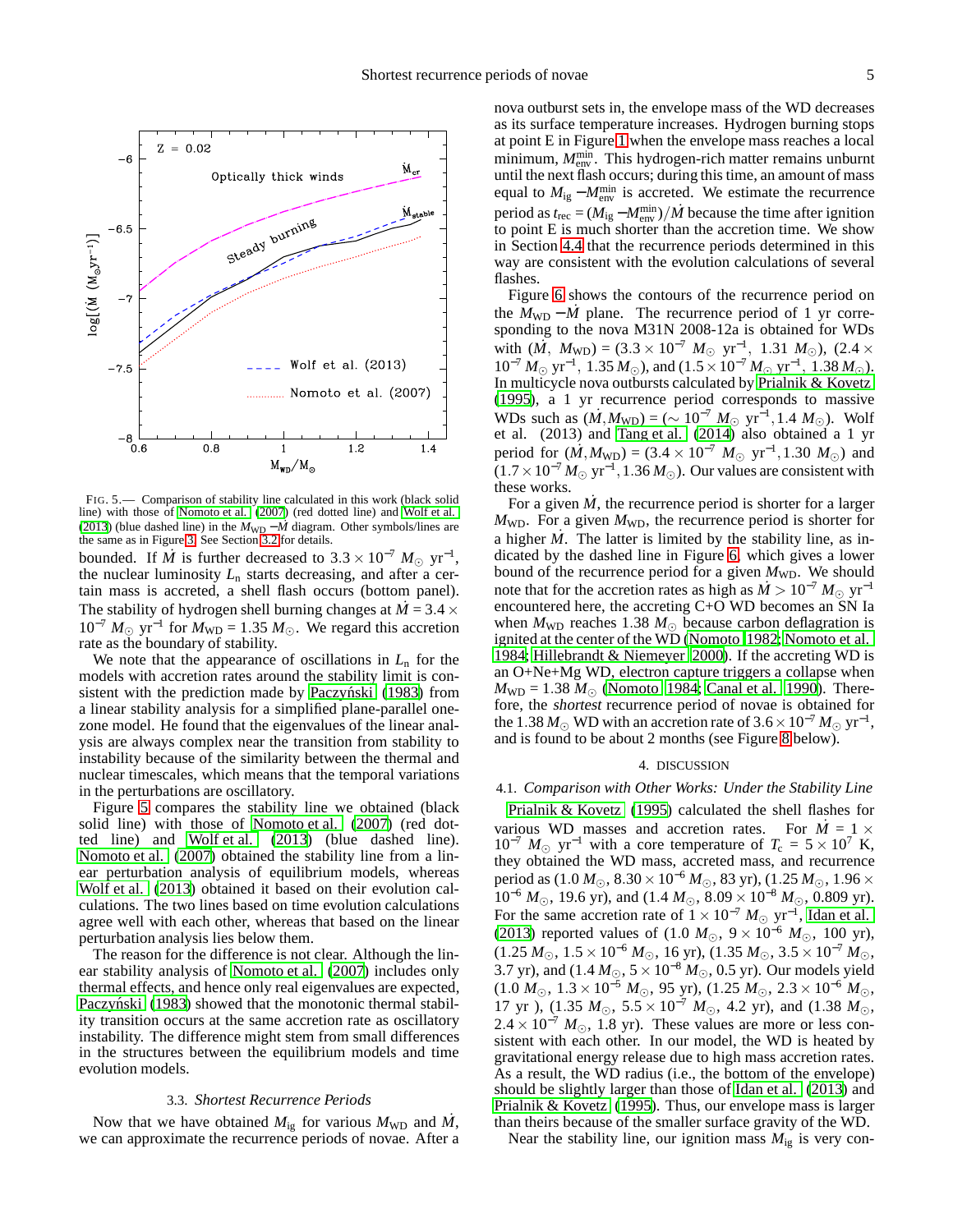

<span id="page-5-1"></span><sup>F</sup>IG. 6.— Recurrence period *<sup>t</sup>*rec of novae on the *<sup>M</sup>*WD <sup>−</sup> *<sup>M</sup>*˙ plane. We plot the loci of the equi-recurrence periods of novae (black solid lines). Other symbols/lines are the same as in Figure [3.](#page-3-1)

sistent with the results of Wolf et al. (2013), as indicated by the agreement of the two stability lines in Figure [5.](#page-4-1) For high mass accretion rates, Wolf et al.'s models develop a hot helium layer below the accreted hydrogen-rich envelope after the WD experiences several shell flashes. Wolf et al. claimed that the presence of a hot helium layer is essential for nova outbursts of short recurrence periods because it acts as a heat reservoir even if the WD is cool. Our equilibrium model has no helium layer but has a hot WD core, which is heated by compressional heating due to high mass accretion rates. For example, the maximum temperature of our  $1.0\,M_\odot$  WD model with  $\dot{M} = 1.0 \times 10^{-7} M_{\odot}$  yr<sup>-1</sup> reaches log *T* (K)=8.07 at the outer part of the WD core, which is comparable with that of Wolf et al.'s helium layer. Therefore, our models and Wolf et al.'s have a similar inner boundary condition in view of the heat reservoir at the bottom of the hydrogen-rich envelope, and thus give very consistent results.

# <span id="page-5-0"></span>4.2. *Shell Flashes above the Stability Line: Artifact Flashes*

Although the stability line of shell flashes in Figure [3](#page-3-1) has long been established [\(Iben 1982;](#page-7-14) [Nomoto](#page-7-31) [1982;](#page-7-31) Nomoto et al.  $2007$ ; Paczyński & Żytkow [1978;](#page-7-37) [Sienkiewics 1975,](#page-7-11) [1980;](#page-7-12) [Sion et al. 1979;](#page-7-13) [Wolf et al.](#page-7-16) [2013\)](#page-7-16), some numerical calculations showed repeated shell flashes for accretion rates even above the stability line [\(Kovetz & Prialnik 1994;](#page-7-38) [Prialnik & Kovetz 1995;](#page-7-30) [Starrfield et al. 2012](#page-7-39); [Idan et al. 2013\)](#page-7-36). In these cases, the recurrence period is much shorter than our minimum value, and the light curves show a very high duty cycle. For example, [Kovetz & Prialnik \(1994](#page-7-38)) reported the calculation of several successive shell flashes on a 1.4  $M_{\odot}$  WD with  $\dot{M}$  =  $1 \times 10^{-6}$   $M_{\odot}$  yr<sup>-1</sup>. The bolometric luminosity varies between  $log(L_{bol}/L_{\odot}) \sim 3.7$  and  $\sim 4.8$ , and the bright stage lasts 10 days, almost half of the recurrence period of 20 days. [Idan et al.](#page-7-36) [\(2013\)](#page-7-36) obtained successive nova outbursts for a 1.0  $M_{\odot}$  WD with  $\dot{M} = 1 \times 10^{-6} M_{\odot}$  yr<sup>-1</sup>. The bright stage lasts



<span id="page-5-2"></span>FIG. 7.— Evolutions of photospheric luminosity log*L*ph (in units of *L*⊙) of a 1.35 *M*<sub>☉</sub> WD for an accretion rate of  $\dot{M} = 5 \times 10^{-7} M_{\odot}$  yr<sup>-1</sup>, above the stability line. Each calculation started with about half of the equilibrium envelope mass; therefore, the envelope underwent a first shell flash at about 0.45 yr. To avoid numerical difficulty, we assumed an artificial wind mass loss of  $\dot{M} = -5 \times 10^{-6}$   $M_{\odot}$  yr<sup>-1</sup> when the photosphere expands to  $\log R_{\rm ph}/R_{\odot}$ −1.7. In the upper part of each panel, we plot our control mass accretion/mass loss rate in units of  $10^{-7}$   $M_{\odot}$  yr<sup>-1</sup>. (a) Upper panel: after the first shell flash, we stopped the wind mass loss and restarted mass accretion when the photospheric radius shrank to  $\log R_{ph}/R_{\odot} = -2.0$ , where the envelope had not yet reached point E in Figure [1.](#page-1-0) Hydrogen burning was occurring (steady state). The envelope remained on the stable branch in Figure [1.](#page-1-0) (b) Middle panel: after the first shell flash, we stopped the wind mass loss and restarted mass accretion when the photospheric radius shrank to  $\log R_{\text{ph}}/R_{\odot} = -2.4$ , where the envelope had already reached point  $E$  in Figure [1](#page-1-0) and began to fall toward point A. The envelope repeated a limit cycle (enforced novae). (c) Bottom panel: after the first shell flash, we stopped the wind mass loss when the photospheric radius shrank to  $\log R_{\text{ph}}/R_{\odot} = -2.0$ , but did not restart mass accretion, i.e.,  $\dot{M} = 0$ , until the photospheric luminosity decreases to  $\log L_{\text{ph}}/L_{\odot} < 2.8$ . The envelope gradually moved toward and reached point E in Figure [1.](#page-1-0) After the envelope fell toward point A, we restarted mass accretion. The envelope again underwent a shell flash (enforced nova). The recurrence period is longer than in the middle panel.

6 yr, 60% of the total recurrence period of 10 yr. Both of these calculations show a long lasting high-luminosity phase during the relatively short recurrence period. Such light curves do not resemble those of recurrent novae, which show much shorter duty cycles.

The accretion rate of  $\dot{M} = 1 \times 10^{-6} M_{\odot}$  yr<sup>-1</sup> corresponds to the region above the stability line in Figure [3,](#page-3-1) in which hydrogen shell burning should be stable, as discussed in Section [2](#page-0-0) (Figure [1\)](#page-1-0). Nevertheless, these papers reported successive nova outbursts. This is because they stopped accretion during the shell flashes. Without a supply of hydrogen (nuclear fuel), a nova evolves toward point E in Figure [1,](#page-1-0) where it immediately falls to point A. These authors then restarted accretion. After some time, the next shell flash begins, and it goes up from point B to point C. In this way, these authors switched mass accretion on and off to run the limit cycle. In other words, these outbursts are "enforced novae," and it is not known whether such an on/off switch works in nova outbursts or in other accreting binaries.

Figure [7](#page-5-2) shows examples of our numerical simulations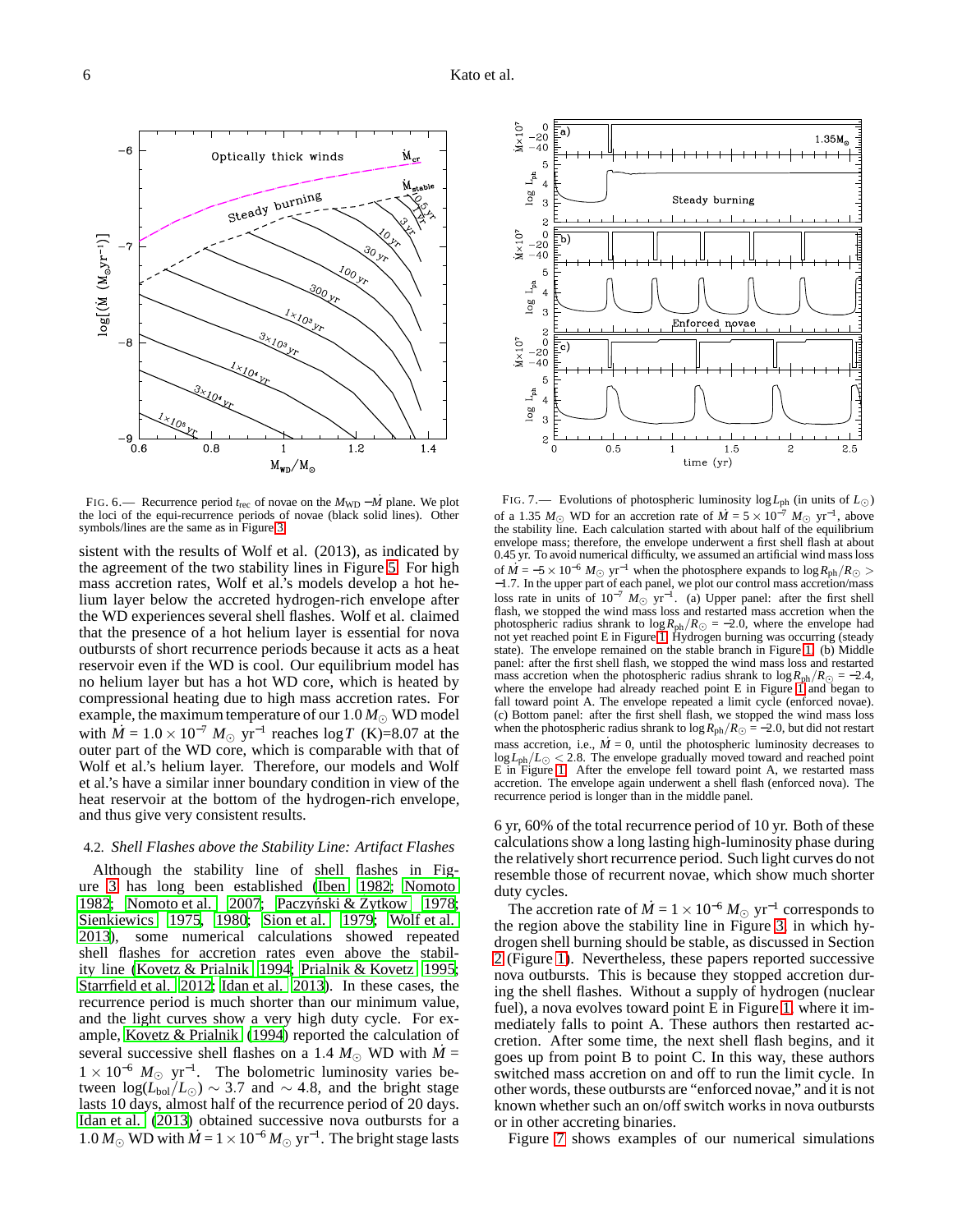for such enforced novae for a 1.35  $M_{\odot}$  WD with  $M = 5 \times$  $10^{-7} M_{\odot}$  yr<sup>-1</sup>, which is above the stability line. We show three cases for different on/off switches for mass accretion. Each calculation started with about half of the equilibrium envelope mass; therefore, the envelope underwent the first shell flash at about 0.45 yr. To avoid numerical difficulty, we assumed an artificial wind mass loss of  $\dot{M} = -5 \times 10^{-6} M_{\odot}$  yr<sup>-1</sup> when the photosphere expands greatly ( $log R_{ph}/R_{\odot} > -1.7$ ). (a) Upper panel: after the first shell flash, we stopped the wind mass loss when the photospheric radius shrank to  $\log R_{\rm ph}/R_{\odot} = -2.0$ , where the envelope did not yet reach point  $\dot{E}$  in Figure [1,](#page-1-0) and immediately restarted mass accretion. Hydrogen burning was occurring (steady state). The envelope remained on the stable branch in Figure [1.](#page-1-0) In the upper part of each panel, we plot our control mass accretion/mass loss rate in units of  $10^{-7}$   $M_{\odot}$  yr<sup>-1</sup>. (b) Middle panel: after the first shell flash, we stopped the wind mass loss and immediately restarted mass accretion when the photospheric radius shrank to  $\log R_{\rm ph}/R_{\odot}$  = -2.4, which is a bit later than in (a). The envelope had already passed through point E in Figure [1](#page-1-0) and fell toward point A. After we restarted mass accretion, the envelope repeated a limit cycle. This is the enforced nova outburst. (c) Bottom panel: after the first shell flash, we stopped the wind mass loss when the photospheric radius shrank to  $\log R_{\rm ph}/R_{\odot} = -2.0$ , the same time as in (a), but did not restart mass accretion, i.e.,  $M = 0$ , until the photospheric luminosity further decreased to  $\log L_{\rm ph}/L_{\odot} < 2.8$ . We restarted mass accretion after the envelope fell from point E toward point A in Figure [1.](#page-1-0) The envelope again underwent a shell flash (enforced nova). The recurrence period was longer than in the middle panel because we delayed the restart of mass accretion. In this way, we can control the recurrence period by changing the time at which mass accretion is restarted. The above three cases clearly show that shell flashes above the stability line are just artifacts that stem from the numerical treatment of the mass accretion on/off switch.

There is some indication that accretion does not stop in real binaries. When the accretion rate is between the two lines of  $M_{cr}$  and  $M_{stable}$  in Figure [3,](#page-3-1) the WD burns hydrogen at the same rate as the accretion rate and stays somewhere between points D and E in Figure [1.](#page-1-0) These binaries correspond to steady SSSs such as CAL 83, 1E0035.4−7230, and RX J0925.7−4758 (e.g., [van den Heuvel et al. 1992;](#page-7-40) [Kahabka & van den Heuvel 1997](#page-7-41); [Nomoto et al. 2007\)](#page-7-15). In these binaries, the WD is considered to accrete matter from the disk and to emit X-rays from the other WD surface area.

If the accretion rate is larger than  $M_{cr}$ , the star stays somewhere to the right of point D in Figure [1,](#page-1-0) where optically thick winds occur. The mass accretion rate is balanced with the sum of the nuclear burning rate and the wind mass loss rate. In this case, the WD accretes matter from the disk and ejects excess matter in the wind from the other regions. RX J0513.9−6951 and V Sge are considered to be such objects [\(Hachisu & Kato](#page-7-42) [2003a](#page-7-42)[,b\)](#page-7-43).

### 4.3. *Effects of Chemical Composition*

<span id="page-6-0"></span>The ignition mass depends on the chemical composition of the envelope as well as the WD mass and mass accretion rate. Figure [8](#page-6-2) compares the ignition mass and recurrence period for  $X = 0.1$ ,  $Y = 0.88$ , and  $Z = 0.02$  with those for the solar composition. The ignition mass for  $X = 0.1$  is systematically larger than that for  $X = 0.7$ . The nuclear burning rate due to the *pp*chain is proportional to  $X^2$ , and the rate of the CNO cycle is



<span id="page-6-2"></span>FIG. 8.— Recurrence period and ignition mass of novae on a 1.38 *M*⊙ WD. Black lines/symbols represent ignition masses (left vertical axis). Blue lines/symbols represent recurrence period *t*rec (right vertical axis). Solid lines with filled symbols indicate the case of  $X = 0.7$ ,  $Y = 0.28$ , and  $Z = 0.02$ , whereas dashed lines with open symbols denote the case of  $X = 0.1$ ,  $Y =$ 0.88, and  $Z = 0.02$ . The minimum recurrence period is about two months for *X* = 0.7, *Y* = 0.28, and *Z* = 0.02.

proportional to *X*. For smaller *X*, unstable nuclear burning ignites at a higher temperature  $T_c$ , which results in a more massive envelope. This will be useful in binary evolution calculations toward SNe Ia, in which a WD accretes He-rich matter, as suggested for U Sco type binaries [\(Hachisu et al. 1999a\)](#page-7-3).

### <span id="page-6-1"></span>4.4. *Recurrence Periods after Multicycle Nova Outbursts*

The ignition mass shown in Figure [3](#page-3-1) is obtained from the first shell flash of the model evolved from the equilibrium model. The recurrence time of nova outbursts in Figure [6](#page-5-1) is estimated from the ignition mass and the minimum envelope mass for each WD mass. To verify these estimates, we calculated several consecutive shell flashes starting from the equilibrium model for selected cases.

Figure [2](#page-2-1) shows five successive cycles of shell flashes for  $M_{WD} = 1.38 M_{\odot}$  and  $\dot{M} = 2 \times 10^{-7} M_{\odot}$  yr<sup>-1</sup>. These five tracks are very similar. In general, if we start from an arbitrary initial thermal condition of the WD, for example, a cold WD, the strength and recurrence period of the shell flashes would vary from flash to flash and gradually approach a final limit cycle (see e.g. [Iben 1982;](#page-7-14) [Kovetz & Prialnik 1994\)](#page-7-38). To avoid a lengthy calculation, as the initial model we adopted the equilibrium model, which is a good approximation of the long time-averaged evolution of WDs, as shown in Figure [2](#page-2-1) and also the discussion below.

Figure [9](#page-7-44) shows the recurrence periods based on the ignition mass of the first flash (filled circles) and obtained from the last shell flash (open squares) after several consecutive nova outbursts. The shell flashes were calculated by assuming mass loss in the expanded stages (Section [3\)](#page-2-0). The calculations were continued until the repetition of the flashes became nearly a limit cycle. The calculations for longer recurrence times are very difficult because the shell flashes are very strong. For